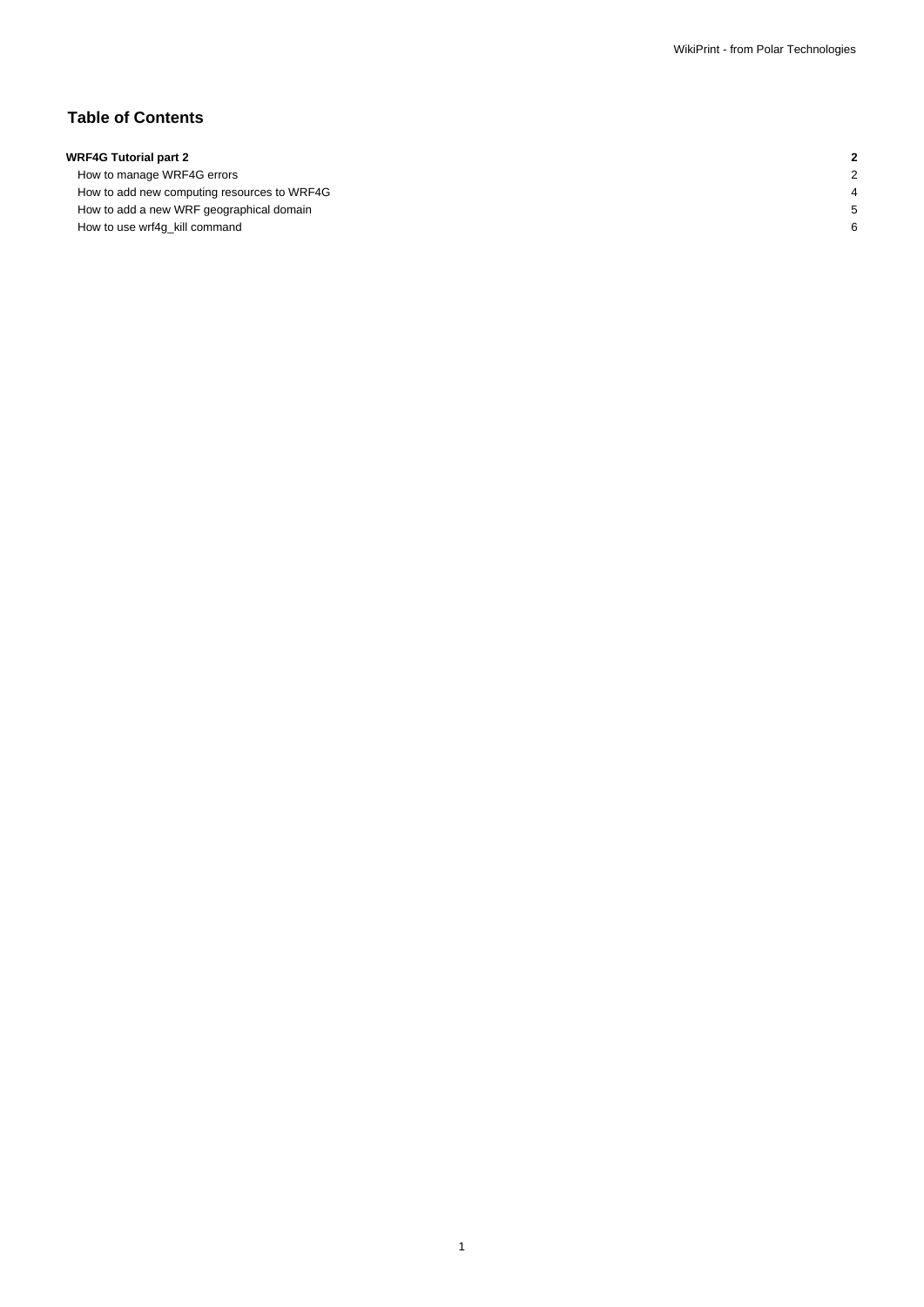## **WRF4G Tutorial part 2**

## **How to manage WRF4G errors**

In this section, we are going to see how to manage WRF4G errors. In order to do that, we are going to create a new experiment called test\_1, based on test, in which the start\_date will be "2011-08-28\_00:00:00". Follow the steps below.

```
[user@mycomputer~]$ cd $WRF4G_LOCATION/experiments
[user@mycomputer~]$ ls
single_test wrfuc_physics wrfuc_single_serial
[user@mycomputer~]$ cp -r single_test single_test_1
[user@mycomputer~]$ cd single_test_1
[user@mycomputer~]$ cat experiment.wrf4g | grep "experiment_name"
experiment_name = "test"
[user@mycomputer~]$ cat experiment.wrf4g | grep "start_date="
start_date="2011-08-28_12:00:00"
[user@mycomputer~]$ cat experiment.wrf4g | grep "experiment_name"
experiment_name = "test_1"
[user@mycomputer~]$ cat experiment.wrf4g | grep "start_date "
start_date="2011-08-28_00:00:00"
[user@mycomputer~]$ wrf4g_prepare
Warning: You are using resources.wrf4g located in the /home/carlos/WRF4G/etc/ directory.
Preparing namelist...
WRFV3/run/namelist.input
WRF Check Warning: CAM radiation selected but paerlev/levsiz/cam_abs_dim1/cam_abs_dim2 was not set. Fixing...
WRF Check Warning: radt is shorter than dx (0.500000)
---> Single params run
---> Continuous run
      ---> cycle chunks: test 1 2011-08-28 00:00:00 2011-08-30 00:00:00
             ---> chunks 1: test_1 2011-08-28_00:00:00 2011-08-28_12:00:00
             ---> chunks 2: test_1 2011-08-28_12:00:00 2011-08-29_00:00:00
             ---> chunks 3: test_1 2011-08-29_00:00:00 2011-08-29_12:00:00
             ---> chunks 4: test 1 2011-08-29 12:00:00 2011-08-30 00:00:00
[user@mycomputer~]$ wrf4g_status --long
Realization GW Stat Chunks Comp.Res WN Run.Sta ext \frac{1}{8}test 2 D 3/3 mycomputer ciclon Finished 0 100.00
test_1 - P 0/4 - - Prepared - 0.00
[user@mycomputer~]$ wrf4g_submit
Submitting realization: "test_1"
      Submitting Chunk 1: 2011-08-28_00:00:00 2011-08-28_12:00:00
      Submitting Chunk 2: 2011-08-28_12:00:00 2011-08-29_00:00:00
      Submitting Chunk 3: 2011-08-29_00:00:00 2011-08-29_12:00:00
      Submitting Chunk 4: 2011-08-29_12:00:00 2011-08-30_00:00:00
[user@mycomputer~]$ wrf4g_status --long
Realization GW Stat Chunks Comp.Res WN Run.Sta ext %
test 2 D 3/3 mycomputer ciclon Finished 0 100.00
test_1 3 F 1/4 mycomputer ciclon Failed 62 0.00
```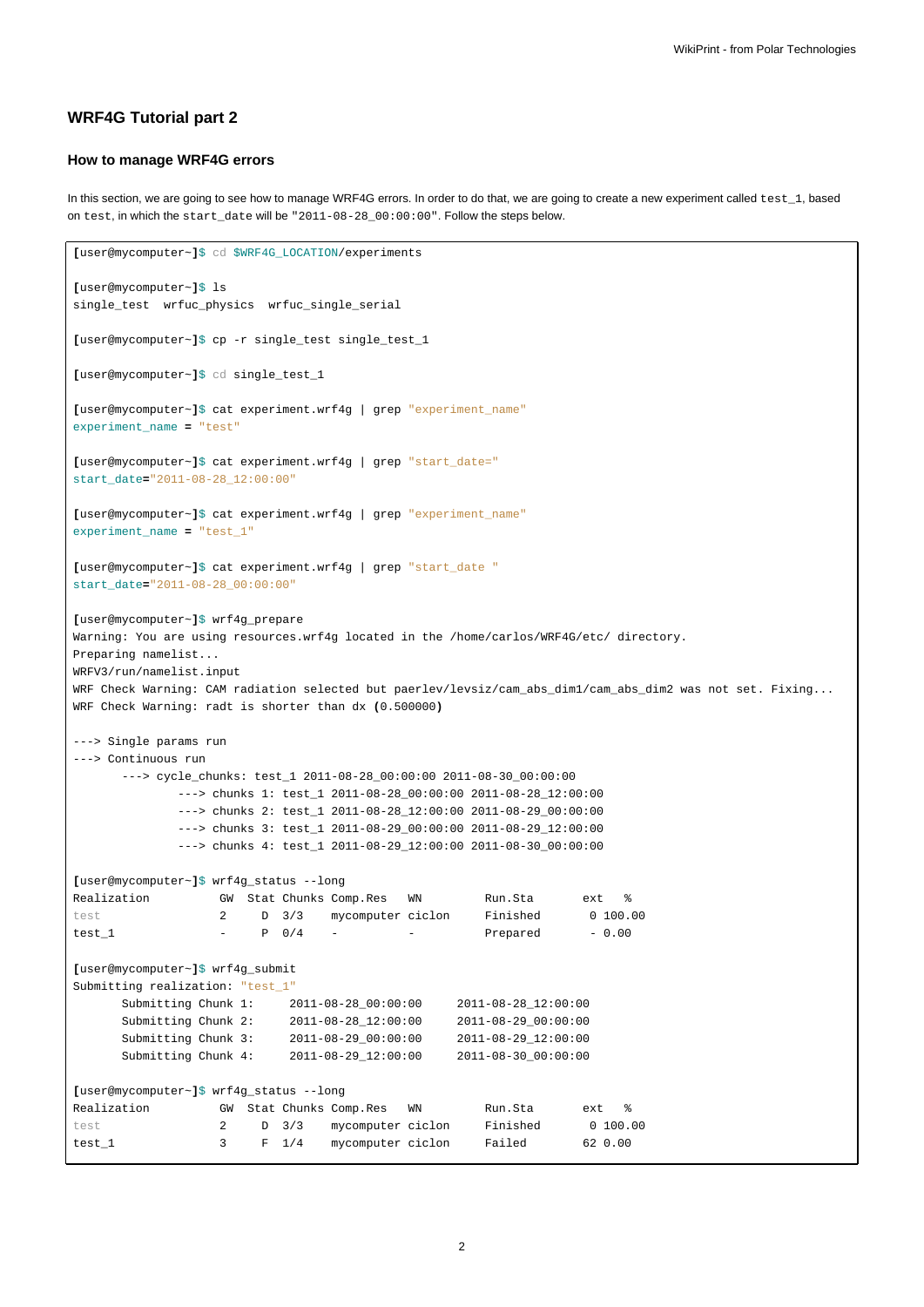Like you can see before, the realization test\_1 has finished with an exit code 62 (See [errors](https://meteo.unican.es/trac/wiki/WRF4GErrors) table). What happened ? The exit code 62 indicates that ungrib failed. In order to solve this error, we are going to check out the log of the chunk number 1.

```
[user@mycomputer~]$ cat $WRF4G_LOCATION/etc/resources.wrf4g | grep "WRF4G_BASEPATH="
WRF4G_BASEPATH="/home/user/WRF4G/repository/output"
[user@mycomputer~]$ cd $WRF4G_LOCATION/repository/output/test_1/test_1/log/
[user@mycomputer~]$ ls
log_1_4.tar.gz
```
The chunk log name is composed of using chunk number and job identifier.

log\_{chunk\_number}\_{job\_identifier}.tar.gz

**[**user@mycomputer~**]**\$ tar xzvf log\_1\_4.tar.gz WRF4G.log configure.wps ls.wps ls.wrf ungrib\_GFS\_2011082800.out

In each log package you are able to see all WRF log binaries as well as WRF4G logs such as WRF4G.log, wrfgel.out and monitor.log. In our case, we are going to focus on WRF4G.log which is the main log.

```
[user@mycomputer~]$ cat WRF4G.log
* Mon Oct 1 17:27:45 CEST 2012: Creating WRF4G structure ...
`/home/user/WRF4G/repository/apps/WRFbin-3.1.1_r832INTEL_OMPI.tar.gz' -> `/home/user/.gw_user_3/WRFbin-3.1.1_r832INTEL_OMPI.tar.gz'
`/home/user/WRF4G/repository/output/test_1/test_1/namelist.input' -> `/home/user/.gw_user_3/WRFV3/run/namelist.input'
* Mon Oct 1 17:27:46 CEST 2012: Preparing WRF4G binaries ...
* Mon Oct 1 17:27:46 CEST 2012: Creating parallel environment ...
* Mon Oct 1 17:27:46 CEST 2012: Using default configuration ...
* Mon Oct 1 17:27:46 CEST 2012: Checking restart information ...
* Mon Oct 1 17:27:46 CEST 2012: The boundaries and initial conditions are not available ...
* Mon Oct 1 17:27:46 CEST 2012: Downloading geo_em files and namelist.wps ...
/home/user/.gw_user_3/WRFGEL/vcp -v /home/user/WRF4G/repository/domains/Santander_50km/* .
cp -v -R /home/user/WRF4G/repository/domains/Santander_50km/* /home/user/.gw_user_3/WPS
`/home/user/WRF4G/repository/domains/Santander_50km/geo_em.d01.nc' -> `/home/user/.gw_user_3/WPS/geo_em.d01.nc'
`/home/user/WRF4G/repository/domains/Santander_50km/namelist.wps' -> `/home/user/.gw_user_3/WPS/namelist.wps'
* Mon Oct 1 17:27:46 CEST 2012: Modifying namelist ...
Updating parameter start_date in file: namelist.wps
Updating parameter end_date in file: namelist.wps
Updating parameter max_dom in file: namelist.wps
Updating parameter prefix in file: namelist.wps
Updating parameter interval_seconds in file: namelist.wps
* Mon Oct 1 17:27:46 CEST 2012: About to run preprocessor and Ungrib ...
 Mon Oct 1 17:27:46 CEST 2012: Running preprocessor.default ...
Linking global data from: /home/user/WRF4G/repository/input/NCEP/GFS
\gammahome/user/.gw_user_3/WPS/grbData/gfs2011082812_00.grb' -> `/home/user/WRF4G/repository/input/NCEP/GFS/2011/gfs2011082812^
`/home/user/.gw_user_3/WPS/grbData/gfs2011082812_06.grb' -> `/home/user/WRF4G/repository/input/NCEP/GFS/2011/gfs2011082812_06.grb'
`/home/user/.gw_user_3/WPS/grbData/gfs2011082812_12.grb' -> `/home/user/WRF4G/repository/input/NCEP/GFS/2011/gfs2011082812_12.grb'
`/home/user/.gw_user_3/WPS/grbData/gfs2011082812_18.grb' -> `/home/user/WRF4G/repository/input/NCEP/GFS/2011/gfs2011082812_18.grb'
`/home/user/.gw_user_3/WPS/grbData/gfs2011082812_24.grb' -> `/home/user/WRF4G/repository/input/NCEP/GFS/2011/gfs2011082812_24.grb'
`/home/user/.gw_user_3/WPS/grbData/gfs2011082812_30.grb' -> `/home/user/WRF4G/repository/input/NCEP/GFS/2011/gfs2011082812_30.grb'
`/home/user/.gw_user_3/WPS/grbData/gfs2011082812_36.grb' -> `/home/user/WRF4G/repository/input/NCEP/GFS/2011/gfs2011082812_36.grb'
* Mon Oct 1 17:27:47 CEST 2012: Running ungrib ...
 **********************************************************************************
WRF4G was deployed in ...
   /home/user/.gw_user_3
and it ran in ...
```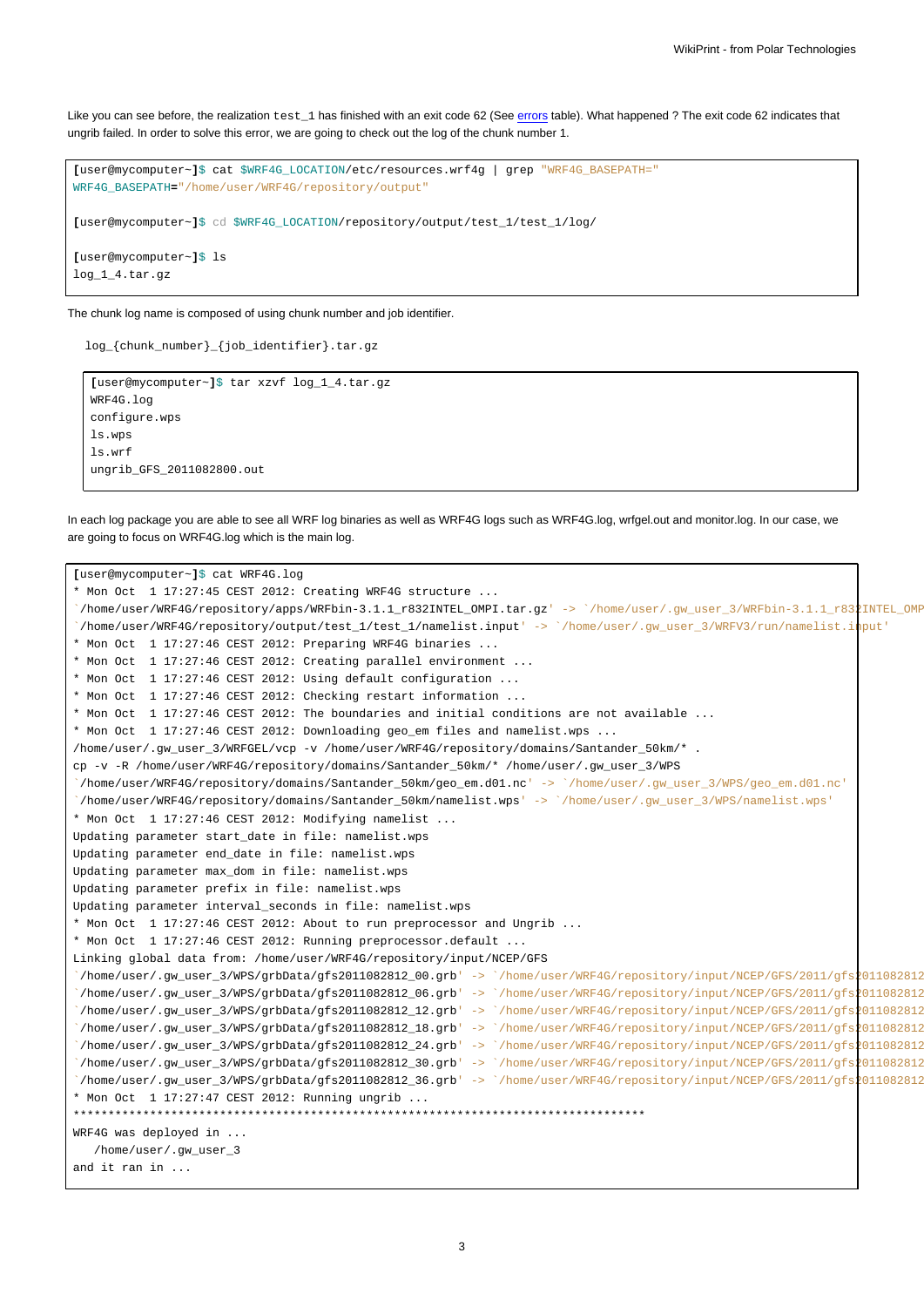/home/user/.gw\_user\_3 \*\*\*\*\*\*\*\*\*\*\*\*\*\*\*\*\*\*\*\*\*\*\*\*\*\*\*\*\*\*\*\*\*\*\*\*\*\*\*\*\*\*\*\*\*\*\*\*\*\*\*\*\*\*\*\*\*\*\*\*\*\*\*\*\*\*\*\*\*\*\*\*\*\*\*\*\*\*\*\*\*\*

WRF4G.log shows that ungrib was the last WRF binary executed. Therefore, if you check out ungrib log, you will probably discover the error.

|            |              |                                          |              | [user@mycomputer~]\$ tail ungrib GFS 2011082800.out |                                                                        |
|------------|--------------|------------------------------------------|--------------|-----------------------------------------------------|------------------------------------------------------------------------|
| 200.0 X    |              | X                                        | X            | X                                                   | X                                                                      |
| 150.0 X    |              | $\mathbf{X}$                             | X.           | X                                                   | X                                                                      |
| 100.0 X    | $\mathbf{X}$ |                                          | $\mathbf x$  | $\mathbf{X}$                                        | X                                                                      |
| 70.0 X     | $\mathbf{x}$ |                                          | $\mathbf X$  | $\mathbf{x}$                                        | $\mathbf{x}$                                                           |
| 50.0 X     |              | $\mathbf{x}$                             | $\mathbf{x}$ | X                                                   | X                                                                      |
|            |              |                                          |              |                                                     |                                                                        |
|            |              |                                          |              |                                                     | Subroutine DATINT: Interpolating 3-d files to fill in any missing data |
|            |              | Looking for data at time $2011-08-28$ 00 |              |                                                     |                                                                        |
|            |              |                                          |              | ERROR: Data not found: 2011-08-28_00:00:00.0000     |                                                                        |
| Begin rrpr |              |                                          |              |                                                     |                                                                        |
|            |              |                                          |              |                                                     |                                                                        |
|            |              |                                          |              |                                                     |                                                                        |

The problem is that there is not input data to simulate the first chunk.

```
[user@mycomputer~]$ cat experiment.wrf4g | grep "extdata_path"
extdata_path = "${WRF4G_INPUT}/NCEP/GFS"
[user@mycomputer~]$ cat $WRF4G_LOCATION/etc/resources.wrf4g | grep "WRF4G_INPUT="
WRF4G_INPUT="/home/user/WRF4G/repository/input"
[user@mycomputer~]$ ls -l /home/user/WRF4G/repository/input/NCEP/GFS/2011/
total 36388
-rw-r--r-- 1 user user 4909850 2012-09-13 11:38 gfs2011082812_00.grb
-rw-r--r-- 1 user user 5411705 2012-09-13 11:38 gfs2011082812_06.grb
-rw-r--r-- 1 user user 5411214 2012-09-13 11:38 gfs2011082812_12.grb
-rw-r--r-- 1 user user 5415031 2012-09-13 11:38 gfs2011082812_18.grb
-rw-r--r-- 1 user user 5397677 2012-09-13 11:38 gfs2011082812_24.grb
-rw-r--r-- 1 user user 5386190 2012-09-13 11:38 gfs2011082812_30.grb
-rw-r--r-- 1 user user 5316014 2012-09-13 11:38 gfs2011082812_36.grb
```
Create a new experiment called test\_2, based on test, and add this line timestep\_dxfactor="manual:10000" to experiment.wrf4g file. Then submit the new experiment

#### **How to add new computing resources to WRF4G**

WRF4G uses [DRM4G](https://meteo.unican.es/trac/wiki/DRM4G) to access to different Distributed Resource Managements (DRM) such as:

- PBS/Torque
- SGE
- FORK
- **LoadLeveler**
- SLURM

In order to add new resources, you need to edit ComputingResources section in the [framework4g.conf](https://meteo.unican.es/trac/wiki/WRF4Gframework4g_conf) file which is located under \$WRF4G\_LOCATION/etc directory. The file has to contain one resource per line with the format:

```
resource_name = attributes
... ...
resource_name = attributes
```
where: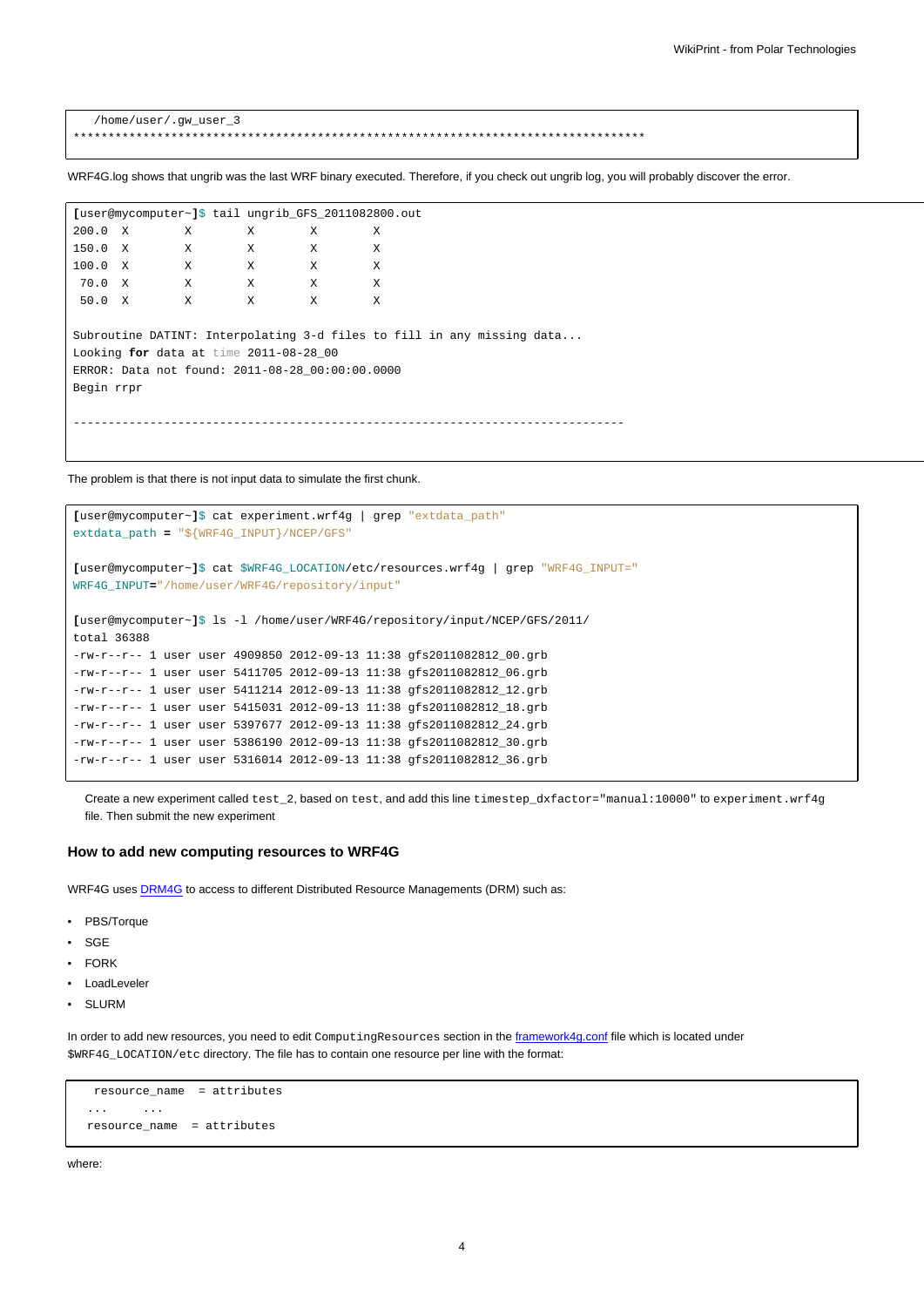• **resource\_name**: It is the name of the computing resource.

**attributes**: They are the static attributes of the computing resource. The syntax is:

- <scheme>://<username>@<host:port>?<query>
	- **scheme**: URL schemes available are "ssh" and "local".
	- **ssh**: In order to connect to remote resource via SSH
	- **local**: In order to use a local resource
- **username**: user name on the resource
- **host**: host name
- **port**: host port to connect to. By DEFAULT is 2
	- **query**: contains additional information of computing resources. The query string syntax is:
	- key1=value1;key2=value2;key3=value3

The keys available are:

- **LRMS\_TYPE**(mandatory): Type of LRMS system [pbs | sge | fork | slurm ]
- **NODECOUNT**(mandatory): Maximum number of job slots for a resource.
- **QUEUE\_NAME**(mandatory): Queue name to configure. It is mandatory except for "LRMS\_TYPE=fork"
- **SSH\_KEY\_FILE**(optional): It defines the key file for "ssh" connection. By DEFAULT is ~/.ssh/id\_rsa.
- **PROJECT**(optional): It specifies the project which the jobs are assigned. It is only optional for SGE and PBS.
- **PARALLEL TAG**(optional): It defines the parallel environments available for SGE.
- **TEMP\_DIR**(optional): Temporary directory on the resource to store data. By DEFAULT is \$HOME. TEMP\_DIR path must be absolute.
- **RUN\_DIR**(optional): Temporary directory used to run WRF Model on the resource. By DEFAULT is \$HOME. RUN\_DIR path must be absolute.

Examples of configuration:

| $\lceil$ mycomputer = $\lceil$ local://localhost?LRMS TYPE=fork;NODECOUNT=2       |
|-----------------------------------------------------------------------------------|
| PBS_cluster = local://localhost?LRMS_TYPE=pbs;QUEUE_NAME=estadistica;NODECOUNT=10 |
| SGE_cluster = local://localhost?LRMS_TYPE=sge;PROJECT=1.project;NODECOUNT=40      |

If you want to configure a remote computing resource through ssh protocol, you need to put your private keys into your [?ssh-agent](http://en.wikipedia.org/wiki/Ssh-agent), and it will handle your authentication thereafter (see [Appendix A\)](https://meteo.unican.es/trac/wiki/DRM4G#AppendixA) or set up SSH login without password (see [Appendix B\)](https://meteo.unican.es/trac/wiki/DRM4G#AppendixB).

In addition, you will probably need to update WRF4G\_BASEPATH, WRF4G\_DOMAINPATH, WRF4G\_INPUT and WRF4G\_APPS variables, which are defined in resources.wrf4g. Due to the fact that these variables may point to other machines. See [running environment](https://meteo.unican.es/trac/wiki/WRF4Gresources_wrf4g#Runningenvironment) for more information.

remote\_PBS = ssh://user@meteo1.macc.unican.es?LRMS\_TYPE=pbs;QUEUE\_NAME=short;NODECOUNT=10

After modifying ComputingResources section, WRF4G takes few seconds in order to update the changes

Now, delete mycomputer resource and try to configure WRF4G on another resource

### **How to add a new WRF geographical domain**

As stated before, a step of the WRF Preprocessor System (WPS), called geogrid, is not included in the WRF4G workflow. Thus, the user must deal with it by hand, or using another tool, such as [?WRF portal.](http://www.wrfportal.org/) Geogrid does the task of extracting the fixed fields (orography, land use data, etc.) that WRF needs to run at a given resolution and region. In the WRF4G framework, the output of geogrid is known as the "domain" of an experiment. Inside the original WRF4G tarball there are two example domains, Santander 50km and wrfuc, located in \$WRF4G\_LOCATION/repository/domains. Here we are going to see how a new one can be added. It's important to note that there exists an [?excellent on-line tutorial](http://www.mmm.ucar.edu/wrf/OnLineTutorial/index.htm) for running WPS and WRF by hand. Users of WRF4G are encouraged to work through this tutorial before start running with WRF4G itself. This framework is intended to make life much easier for WRF users, but knowledge about WRF itself is needed to deal with common errors and issues, and to carry on a correct interpretation of the results.

First of all, WPS binaries are needed. If you don't have them in your system, you will need to build them from source. Instructions for doing this are available too in the [?WRF-ARW online tutorial](http://www.mmm.ucar.edu/wrf/OnLineTutorial/Compile/index.html). Once you have the binaries, you will need to prepare a namelist.wps file defining your requirements for the domain (size, location, resolution, etc.) Also, the GEOGRID.TBL file is needed to be present into a folder called geogrid, in the same place where geogrid is going to be executed. The final structure is the following: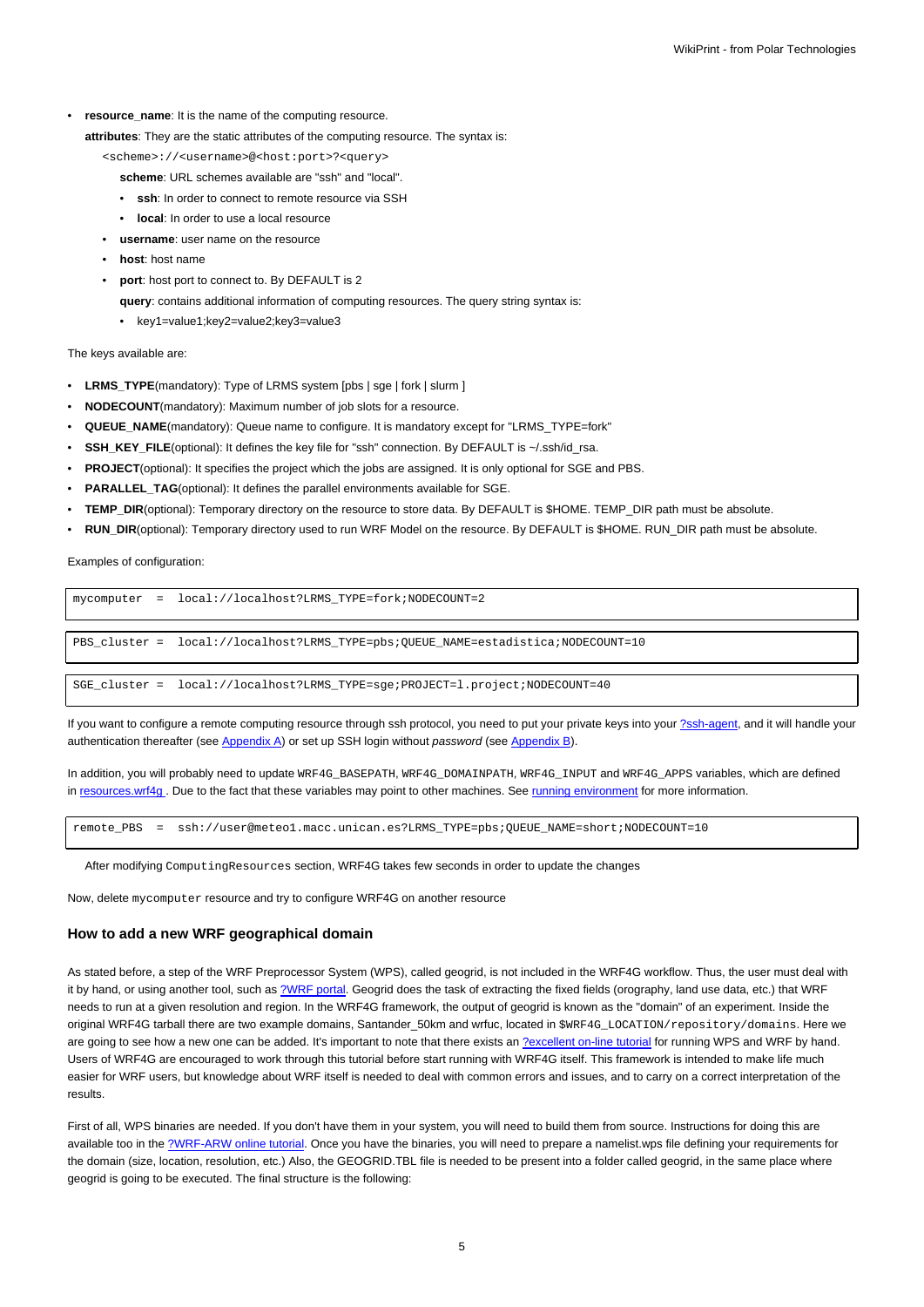```
[user@mycomputer~]$ tree
.
|-- geogrid
    | `-- GEOGRID.TBL
`-- namelist.wps
```
Provided the namelist and the GEOGRID.TBL, the next step in to execute geogrid.exe. This will generate a netCDF file called geo\_em\_d01.nc, which contains all the fixed fields that WRF needs to run with that domain.

```
[user@mycomputer~]$ ${PATH_TO_GREOGRID}/geogrid.exe >& geogrid.log
[user@mycomputer~]$ ~/ls
geo_em.d01.nc geogrid namelist.wps geogrid.log
```
The next and final step is to copy the geo\_em and the namelist.wps files to a directory with the name chosen for the domain (e.g. Europe\_15k). This folder must be located in the path specified by the variable WRF4G\_DOMAINPATH in [resources.wrf4g](https://meteo.unican.es/trac/wiki/WRF4Gresources_wrf4g). After following these steps, the new domain is available for using it in any WRF4G experiment, just setting the variable domain equal to the name of the directory in [experiments.wrf4g](https://meteo.unican.es/trac/wiki/WRF4Gexperiment_wrf4g) (the folder where we located geo\_em\_d01.nc and namelist.wps).

#### **How to use wrf4g\_kill command**

In this example, we are going to simulate an experiment with independent realizations which has [multiple\\_parameters flag](https://meteo.unican.es/trac/wiki/WRF4Gexperiment_wrf4g#Experimenttime-specification|) activated. The experiment is composed of five realizations with three chunk per realization. In order to use [wrf4g\\_kill command,](https://meteo.unican.es/trac/wiki/WRF4GCommandLineInterface#wrf4g_kill) we are going to first submit the wrfuc\_physics experiment.

```
[user@mycomputer~]$ cd $WRF4G_LOCATION/experiments/wrfuc_physics
[user@mycomputer~]$ ls
experiment.wrf4g
[user@mycomputer~]$ cat experiment.wrf4g | grep "param"
multiple_parameters=1
multiparams_variables="mp_physics,cu_physics,ra_lw_physics,ra_sw_physics,sf_sfclay_physics,bl_pbl_physics,sf_surface_physics"
multiparams_nitems="${max_dom},${max_dom},${max_dom},${max_dom},${max_dom},${max_dom},${max_dom}"
multiparams_combinations="5,1:1:0,1,1,2,2,2/4,1:1:0,1,1,1,1,2/4,1:1:0,1,1,2,2,2/4,1:1:0,1,1,7,7,2/4,3:3:0,1,1,7,7,2 "
 multiparams_labels="phys1/phys2/phys3/phys4/phys5"
[user@mycomputer~]$ wrf4g_prepare
Warning: You are using resources.wrf4g located in the /home/carlos/WRF4G/etc/ directory.
Preparing namelist...
WRFV3/run/namelist.input
WRF Check Warning: CAM radiation selected but paerlev/levsiz/cam_abs_dim1/cam_abs_dim2 was not set. Fixing...
WRF Check Warning: radt is shorter than dx (0.500000)
--->Realization: multiparams=phys1 2011-08-28_12:00:00 2011-08-30_00:00:00
Updating parameter mp_physics in file: namelist.input
Updating parameter cu_physics in file: namelist.input
Updating parameter ra_lw_physics in file: namelist.input
Updating parameter ra_sw_physics in file: namelist.input
Updating parameter sf_sfclay_physics in file: namelist.input
Updating parameter bl_pbl_physics in file: namelist.input
Updating parameter sf_surface_physics in file: namelist.input
---> Continuous run
       ---> cycle_chunks: uc_phys__phys1 2011-08-28_12:00:00 2011-08-30_00:00:00
               ---> chunks 1: uc_phys__phys1 2011-08-28_12:00:00 2011-08-29_00:00:00
               ---> chunks 2: uc_phys__phys1 2011-08-29_00:00:00 2011-08-29_12:00:00
               ---> chunks 3: uc_phys__phys1 2011-08-29_12:00:00 2011-08-30_00:00:00
--->Realization: multiparams=phys2 2011-08-28_12:00:00 2011-08-30_00:00:00
Updating parameter mp_physics in file: namelist.input
Updating parameter cu_physics in file: namelist.input
```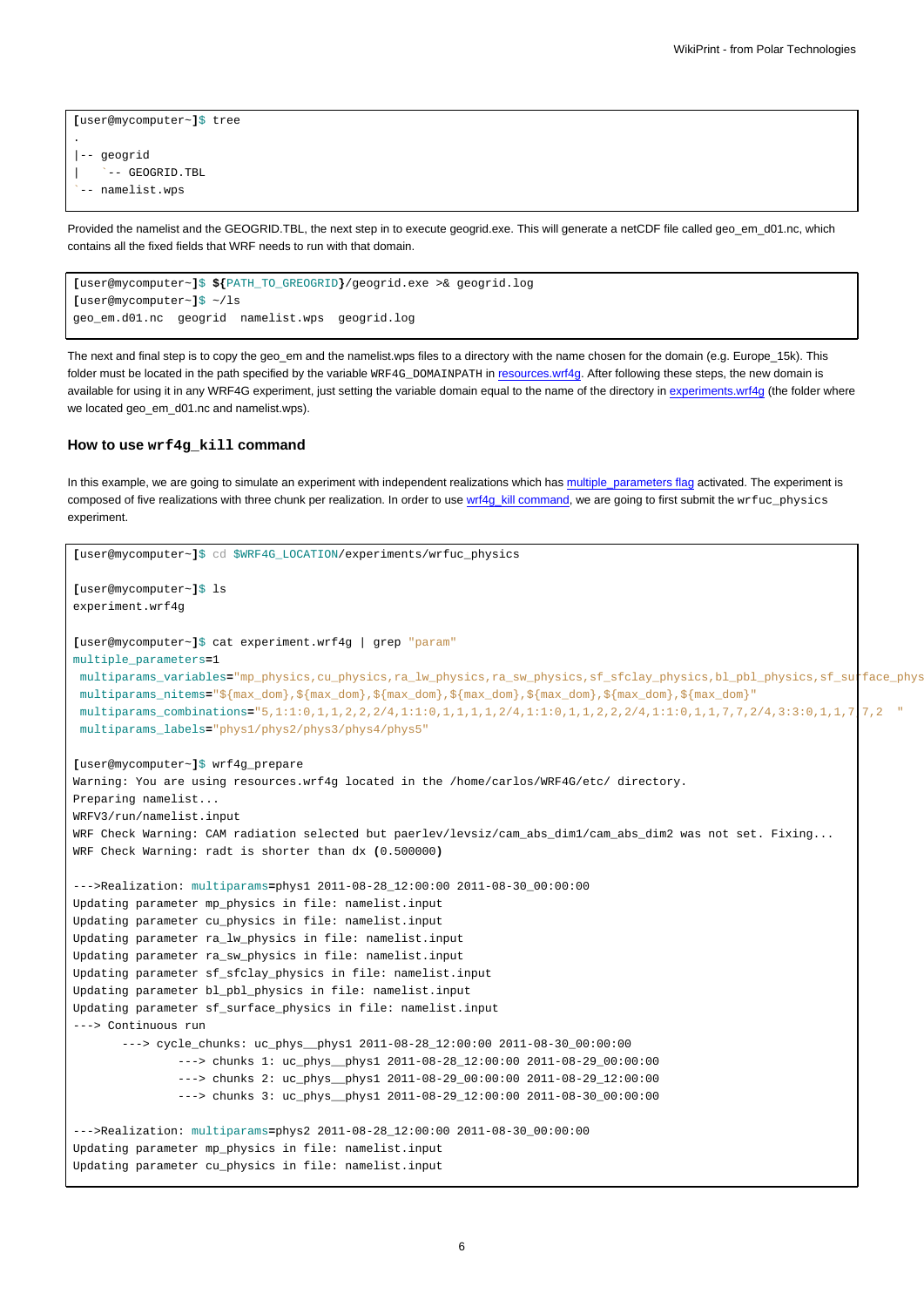```
Updating parameter ra_lw_physics in file: namelist.input
Updating parameter ra_sw_physics in file: namelist.input
Updating parameter sf_sfclay_physics in file: namelist.input
Updating parameter bl_pbl_physics in file: namelist.input
Updating parameter sf_surface_physics in file: namelist.input
---> Continuous run
      ---> cycle_chunks: uc_phys__phys2 2011-08-28_12:00:00 2011-08-30_00:00:00
              ---> chunks 1: uc_phys__phys2 2011-08-28_12:00:00 2011-08-29_00:00:00
              ---> chunks 2: uc_phys__phys2 2011-08-29_00:00:00 2011-08-29_12:00:00
              ---> chunks 3: uc_phys__phys2 2011-08-29_12:00:00 2011-08-30_00:00:00
--->Realization: multiparams=phys3 2011-08-28_12:00:00 2011-08-30_00:00:00
Updating parameter mp_physics in file: namelist.input
Updating parameter cu_physics in file: namelist.input
Updating parameter ra_lw_physics in file: namelist.input
Updating parameter ra_sw_physics in file: namelist.input
Updating parameter sf_sfclay_physics in file: namelist.input
Updating parameter bl_pbl_physics in file: namelist.input
Updating parameter sf_surface_physics in file: namelist.input
---> Continuous run
      ---> cycle_chunks: uc_phys__phys3 2011-08-28_12:00:00 2011-08-30_00:00:00
              ---> chunks 1: uc_phys__phys3 2011-08-28_12:00:00 2011-08-29_00:00:00
              ---> chunks 2: uc_phys__phys3 2011-08-29_00:00:00 2011-08-29_12:00:00
              ---> chunks 3: uc_phys__phys3 2011-08-29_12:00:00 2011-08-30_00:00:00
 --->Realization: multiparams=phys4 2011-08-28_12:00:00 2011-08-30_00:00:00
Updating parameter mp_physics in file: namelist.input
Updating parameter cu_physics in file: namelist.input
Updating parameter ra_lw_physics in file: namelist.input
Updating parameter ra_sw_physics in file: namelist.input
Updating parameter sf_sfclay_physics in file: namelist.input
Updating parameter bl_pbl_physics in file: namelist.input
Updating parameter sf_surface_physics in file: namelist.input
 ---> Continuous run
      ---> cycle_chunks: uc_phys__phys4 2011-08-28_12:00:00 2011-08-30_00:00:00
              ---> chunks 1: uc_phys__phys4 2011-08-28_12:00:00 2011-08-29_00:00:00
              ---> chunks 2: uc_phys__phys4 2011-08-29_00:00:00 2011-08-29_12:00:00
              ---> chunks 3: uc_phys__phys4 2011-08-29_12:00:00 2011-08-30_00:00:00
--->Realization: multiparams=phys5 2011-08-28_12:00:00 2011-08-30_00:00:00
Updating parameter mp_physics in file: namelist.input
Updating parameter cu_physics in file: namelist.input
Updating parameter ra_lw_physics in file: namelist.input
Updating parameter ra_sw_physics in file: namelist.input
Updating parameter sf_sfclay_physics in file: namelist.input
Updating parameter bl_pbl_physics in file: namelist.input
Updating parameter sf_surface_physics in file: namelist.input
---> Continuous run
      ---> cycle_chunks: uc_phys__phys5 2011-08-28_12:00:00 2011-08-30_00:00:00
              ---> chunks 1: uc_phys__phys5 2011-08-28_12:00:00 2011-08-29_00:00:00
              ---> chunks 2: uc_phys__phys5 2011-08-29_00:00:00 2011-08-29_12:00:00
              ---> chunks 3: uc_phys__phys5 2011-08-29_12:00:00 2011-08-30_00:00:00
[user@mycomputer~]$ wrf4g_status --long
Realization GW Stat Chunks Comp.Res WN Run.Sta ext %
uc phys phys1 - P 0/3 - - Prepared - 0.00uc phys phys2 - P 0/3 - - Prepared - 0.00
uc phys phys3 - P = 0/3 - - Prepared - 0.00
uc phys phys4 - P 0/3 - - Prepared - 0.00
uc phys phys5 - P 0/3 - - Prepared - 0.00
```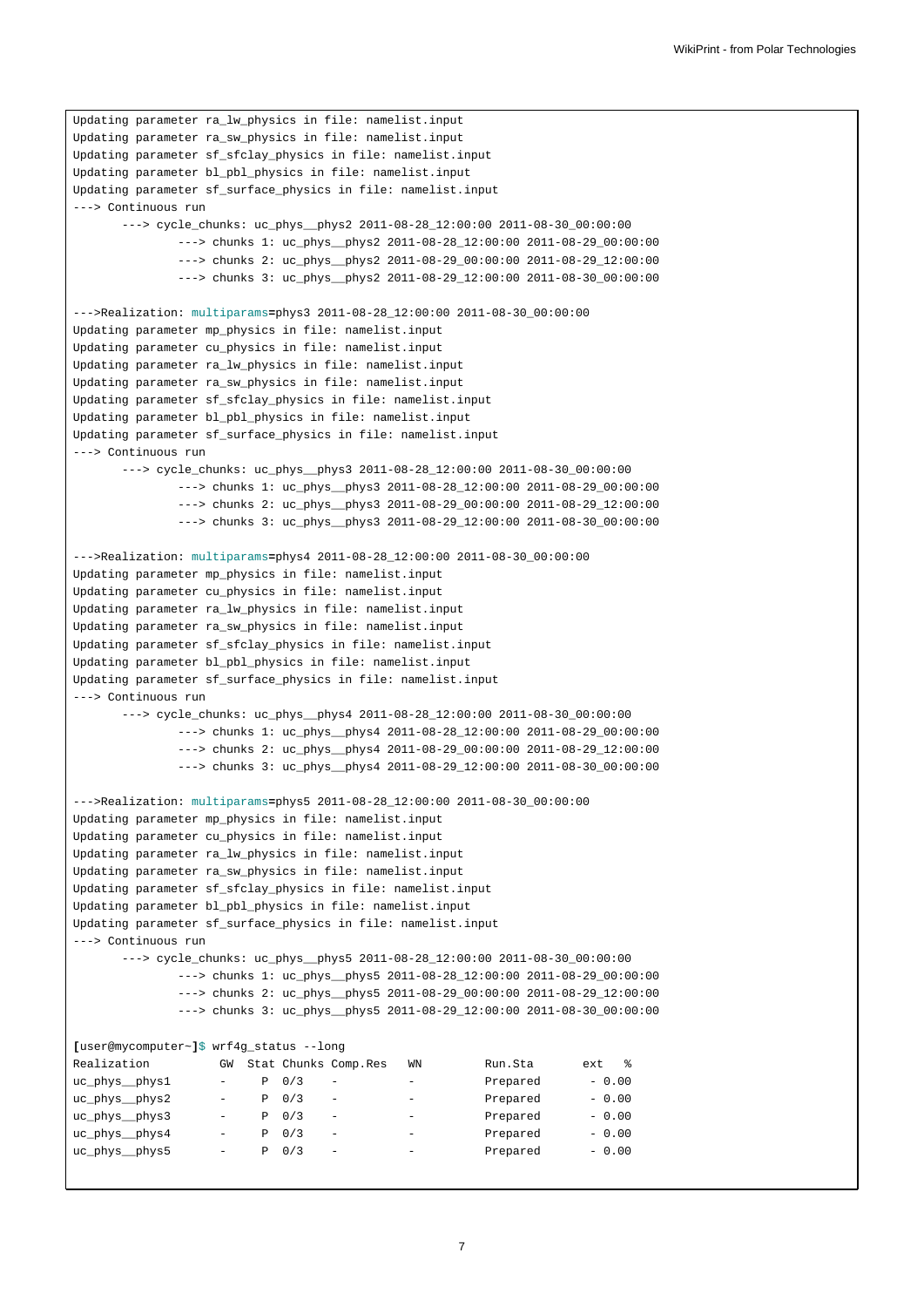| [user@mycomputer~]\$ wrf4g_submit        |             |   |                  |                             |    |                             |     |                          |  |  |
|------------------------------------------|-------------|---|------------------|-----------------------------|----|-----------------------------|-----|--------------------------|--|--|
| Submitting realization: "uc_phys_phys1"  |             |   |                  |                             |    |                             |     |                          |  |  |
| Submitting Chunk 1:                      |             |   |                  | 2011-08-28_12:00:00         |    | 2011-08-29_00:00:00         |     |                          |  |  |
| Submitting Chunk 2:                      |             |   |                  | 2011-08-29_00:00:00         |    | 2011-08-29 12:00:00         |     |                          |  |  |
| Submitting Chunk 3:                      |             |   |                  | 2011-08-29_12:00:00         |    | $2011 - 08 - 30 - 00:00:00$ |     |                          |  |  |
| Submitting realization: "uc_phys_phys2"  |             |   |                  |                             |    |                             |     |                          |  |  |
| Submitting Chunk 1:                      |             |   |                  | 2011-08-28_12:00:00         |    | 2011-08-29_00:00:00         |     |                          |  |  |
| Submitting Chunk 2:                      |             |   |                  | $2011 - 08 - 29 - 00:00:00$ |    | 2011-08-29_12:00:00         |     |                          |  |  |
| Submitting Chunk 3:                      |             |   |                  | 2011-08-29_12:00:00         |    | 2011-08-30_00:00:00         |     |                          |  |  |
| Submitting realization: "uc_phys_phys3"  |             |   |                  |                             |    |                             |     |                          |  |  |
| Submitting Chunk 1:                      |             |   |                  | 2011-08-28 12:00:00         |    | 2011-08-29 00:00:00         |     |                          |  |  |
| Submitting Chunk 2:                      |             |   |                  | 2011-08-29_00:00:00         |    | 2011-08-29_12:00:00         |     |                          |  |  |
| Submitting Chunk 3:                      |             |   |                  | 2011-08-29_12:00:00         |    | 2011-08-30_00:00:00         |     |                          |  |  |
| Submitting realization: "uc_phys_phys4"  |             |   |                  |                             |    |                             |     |                          |  |  |
| Submitting Chunk 1:                      |             |   |                  | 2011-08-28_12:00:00         |    | $2011 - 08 - 29 - 00:00:00$ |     |                          |  |  |
| Submitting Chunk 2:                      |             |   |                  | 2011-08-29_00:00:00         |    | 2011-08-29_12:00:00         |     |                          |  |  |
| Submitting Chunk 3:                      |             |   |                  | 2011-08-29_12:00:00         |    | 2011-08-30_00:00:00         |     |                          |  |  |
| Submitting realization: "uc_phys_phys5"  |             |   |                  |                             |    |                             |     |                          |  |  |
| Submitting Chunk 1:                      |             |   |                  | 2011-08-28_12:00:00         |    | 2011-08-29_00:00:00         |     |                          |  |  |
| Submitting Chunk 2:                      |             |   |                  | 2011-08-29_00:00:00         |    | 2011-08-29 12:00:00         |     |                          |  |  |
| Submitting Chunk 3:                      |             |   |                  | 2011-08-29_12:00:00         |    | $2011 - 08 - 30 - 00:00:00$ |     |                          |  |  |
|                                          |             |   |                  |                             |    |                             |     |                          |  |  |
| [user@mycomputer~]\$ wrf4g_status --long |             |   |                  |                             |    |                             |     |                          |  |  |
| Realization                              |             |   |                  | GW Stat Chunks Comp.Res     | WN | Run.Sta                     | ext | $\,{}^{\circ}_{\circ}\,$ |  |  |
| uc_phys__phys1                           | $\mathbf 0$ | W | 1/3              | $\equiv$                    |    | Submitted                   |     | $-0.00$                  |  |  |
| uc_phys__phys2                           | 3           | W | 1/3              |                             |    | Submitted                   |     | $-0.00$                  |  |  |
| uc_phys_phys3                            | 6           | W | 1/3              |                             |    | Submitted                   |     | $-0.00$                  |  |  |
| uc_phys__phys4                           | 9           | W | 1/3              |                             |    | Submitted                   |     | $-0.00$                  |  |  |
| uc_phys__phys5                           | 12          | W | 1/3              |                             |    | Submitted                   |     | $-0.00$                  |  |  |
|                                          |             |   |                  |                             |    |                             |     |                          |  |  |
| [user@mycomputer~]\$ wrf4g_status --long |             |   |                  |                             |    |                             |     |                          |  |  |
| Realization                              |             |   |                  | GW Stat Chunks Comp.Res     | WN | Run.Sta                     | ext | ഀ                        |  |  |
| uc_phys__phys1                           | $\mathbf 0$ |   | $R$ 1/3          | mycomputer ciclogenes WRF   |    |                             |     | $-0.00$                  |  |  |
| uc_phys_phys2                            | 3           |   | W <sub>1/3</sub> | $\overline{\phantom{a}}$    |    | Submitted                   |     | $-0.00$                  |  |  |
| uc_phys__phys3                           | 6           |   | W <sub>1/3</sub> | $\overline{\phantom{a}}$    |    | Submitted                   |     | $-0.00$                  |  |  |
| uc_phys_phys4                            | 9           | W | 1/3              |                             |    | Submitted                   |     | $-0.00$                  |  |  |
| uc_phys_phys5                            | 12          | W | 1/3              |                             |    | Submitted                   |     | $-0.00$                  |  |  |
|                                          |             |   |                  |                             |    |                             |     |                          |  |  |

As the experiment is working now, we are going to stop the ckunks of the uc\_phys\_phys1 realization using wrf4g\_kill command.

**[**user@mycomputer~**]**\$ wrf4g\_kill -r uc\_phys\_\_phys1 **[**user@mycomputer~**]**\$ wrf4g\_status --long Realization GW Stat Chunks Comp.Res WN Run.Sta ext % uc\_phys\_\_phys1 - P 0/3 - - Prepared - 0.00 uc\_phys\_\_phys2 3 W 1/3 - - Submitted - 0.00 uc\_phys\_phys3 6 W  $1/3$  - - Submitted - 0.00 uc\_phys\_phys4 9 W  $1/3$  - - Submitted - 0.00 uc\_phys\_phys5  $12$  W  $1/3$  - - Submitted - 0.00

Note that, Run.Sta has changed into Prepared value. If you want you submit again the realization, you only need to execute wrf4g\_submit -r uc\_phys\_\_phys1.

```
[user@mycomputer~]$ wrf4g_submit -r uc_phys__phys1
Submitting realization: "uc_phys__phys1"
      Submitting Chunk 1: 2011-08-28_12:00:00 2011-08-29_00:00:00
      Submitting Chunk 2: 2011-08-29_00:00:00 2011-08-29_12:00:00
      Submitting Chunk 3: 2011-08-29_12:00:00 2011-08-30_00:00:00
[user@mycomputer~]$ wrf4g_status --long
```